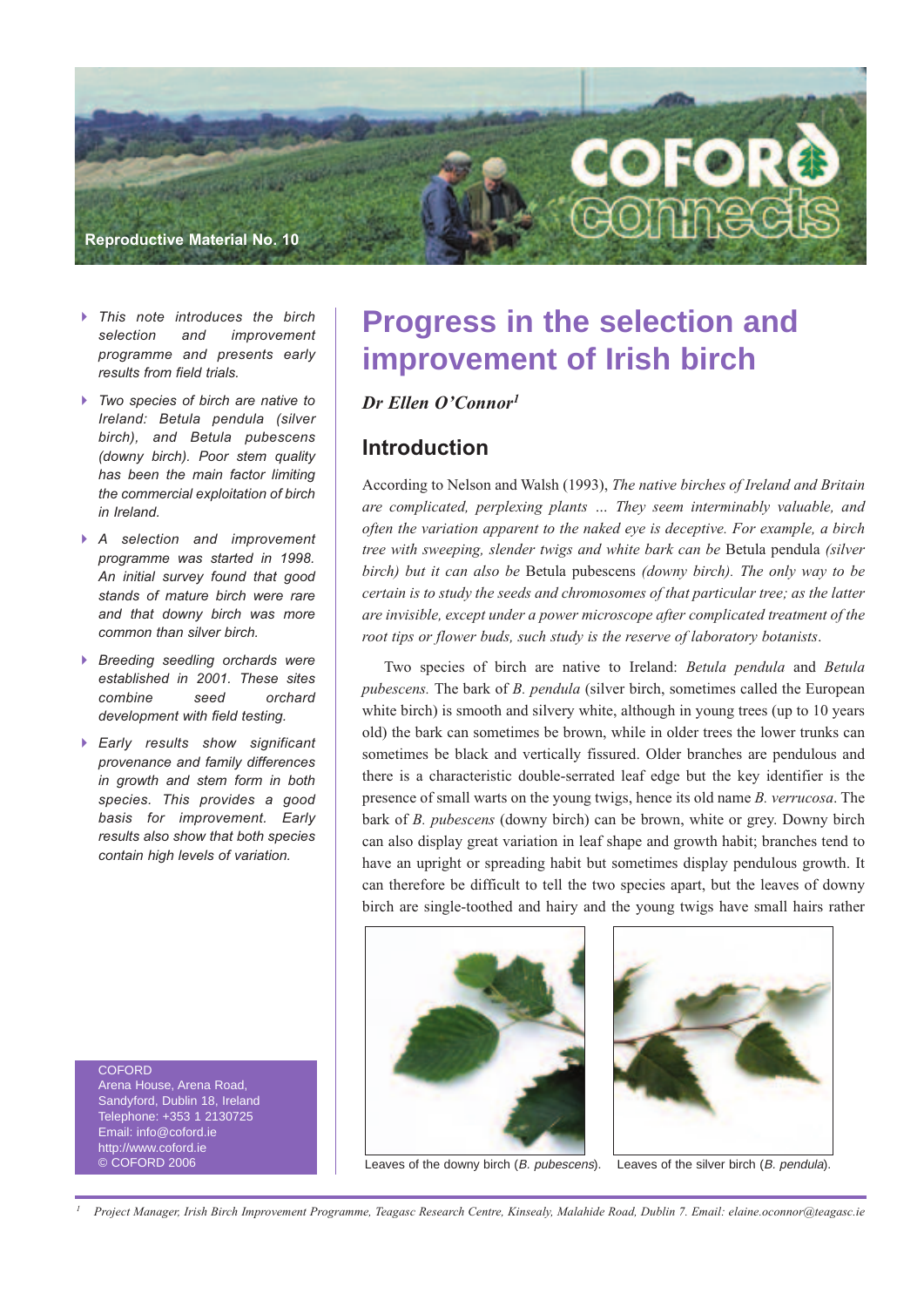than the rough warts of silver birch. Silver birch grows best on free-draining mineral soils but also grows on shallow peat and gravels. Downy birch grows well on fertile mineral soils but is tolerant of heavy clays and deeper peat. The two species do occur together. With a rotation period of about forty years, birch trees rarely exceed 20 m in height or 35 cm in diameter.

The demand for native tree species, including birch, has increased in recent years. Both species are included in the Native Woodland Scheme<sup>2</sup>, and are used for landscaping and to increase forest biodiversity. Occasionally, birch is used as a nurse species to provide frost protection and encourage straight growth in main crop species. Currently birch is not on the Forest Service list of recommended species for afforestation, because most native birch has poor stem quality and because of poor survival and growth in imported material, especially from Scandinavian countries. However, the Forest Service recognises the potential of birch, and both species are listed as having commercial potential in the *Code of Best Forest Practice – Ireland* (Anon 2000).

Downy and silver birch are pioneers and can be grown on sites that cannot support other, more demanding, broadleaves. They have a shorter rotation period than most broadleaved trees and, for afforestation, an initial crop of birch improves site soil conditions.

The timber is pale and fine-grained. Its strength and density is similar to beech and it can be sawn, pulped, turned or veneered. Birch timber is becoming increasingly popular for furniture, kitchens and flooring. This demand is mainly met by imports.

The provision of improved planting stock would secure the place of birch in commercial Irish forestry and provide a home-grown source of quality hardwood timber in the future.

The overall aim of the birch improvement project is to provide a source of selected and improved planting stock for the Irish forest sector, with good stem quality and good growth rate potential.

The improvement programme began in 1998 with the COFORD-funded 'Pilot project for the genetic improvement of Irish birch' (1998 – 2000), followed by the current project 'Selection and improvement of Irish birch'  $(2001 - 2006)$ . An outline of the earlier work was published by COFORD (O'Dowd 2004).

### **Identifying good stands and plus-trees**

The improvement programme includes both birches, and is based on the conventional tree improvement approach, with the identification of good stands, and the selection of plustrees within these stands as a first step.

Information was sought from the forestry sector and wider public regarding the location of good quality birch. Over eighty sites were visited during an initial survey (1998/1999) (Figure 1). Good stands of mature birch were less common than anticipated, and downy birch was more common than silver birch. Often the trees were in small groups or were scattered throughout an area. Most of the stands were unmanaged.

Overall, birch of good quality was rare, and was found mainly in the east of the country. Seed was collected from a range of stands of varying quality, as well as the best trees, to ensure a broad genetic base. The best trees were designated as plus-trees (Table 1). (A plus-tree, or elite tree, is a superior individual; selected plus-trees form the basis of a breeding population.)



**Figure 1.** Locations of the first birch selections.

The Native Woodland Scheme is aimed at encouraging the proactive protection and expansion of Ireland's native woodland resource and associated *biodiversity using appropriate 'close-to-nature'silviculture.*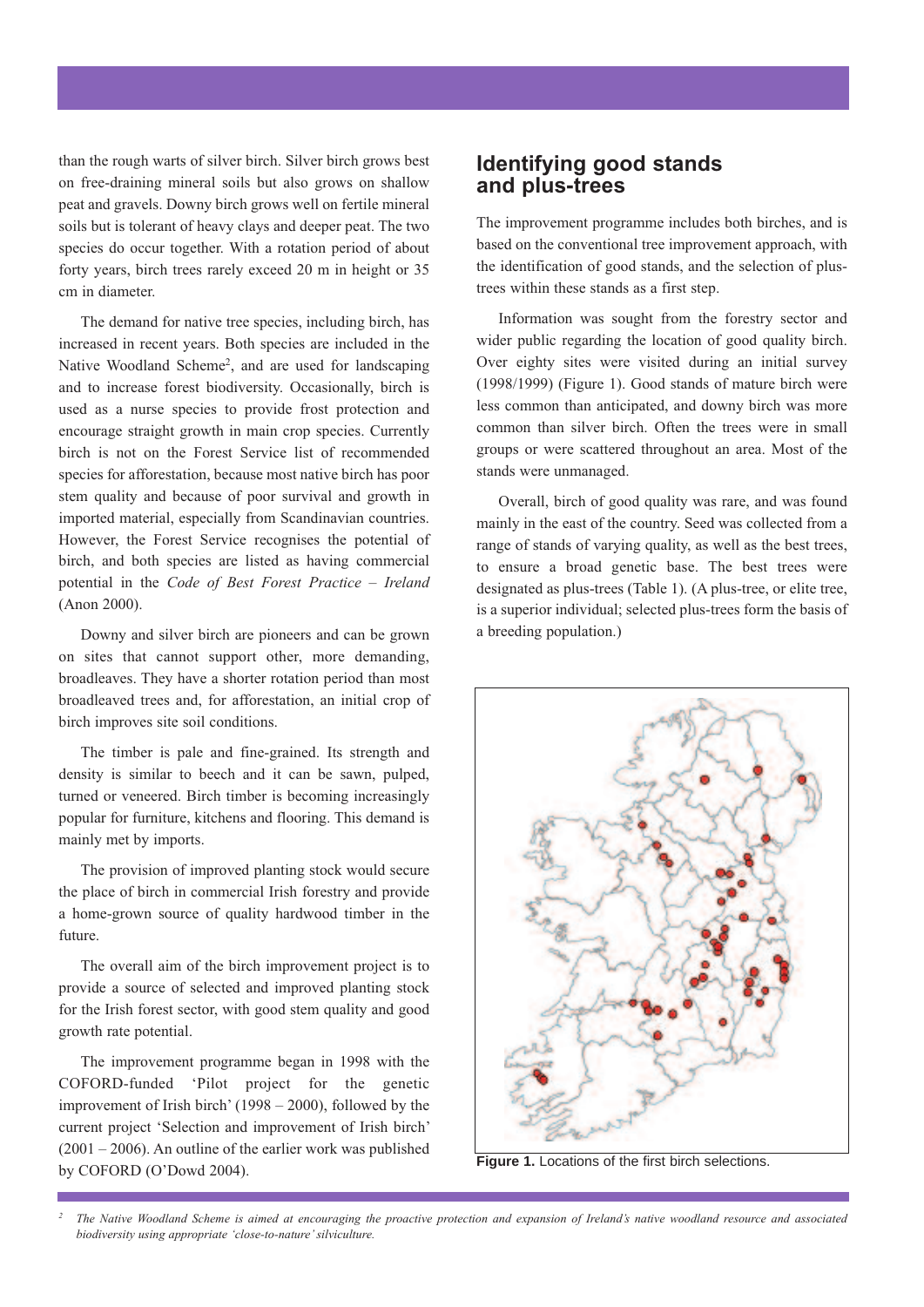**Table 1.** The desired characteristics of a birch plus-tree are:

- retention of leader
- straight stem of  $> 6$  m
- light branches at 90° angle to the stem
- circular stem
- low taper
- narrow crown
- smooth peeling bark
- absence of fluting

### **Establishment of breeding seedling orchards**

Provenance testing, progeny testing and seed orchards are among the major components of tree improvement programmes:

- *Provenance testing* involves seed collection from stands and the establishment of field trials to compare the growth of the seedlings from the sampled population.
- *Progeny testing* is the testing of individual plus-trees based on the performance of their offspring in field trials. The plus-trees are tested for their ability to pass on good characters. The design and management of the field trials emulate the conditions to be found in commercial forest operations.
- *Seed orchards* are stands planted especially for the production of seed. Spacing and pruning encourage flowering and seed production.
- A *seedling seed orchard* is established with seedlings from selected plustrees. While the ultimate aim is to have indoor or covered seed orchards comprising plus-trees, a breeding seedling orchard is an intermediary step.
- A *breeding seedling orchard* combines a field performance trial with seed production as the best trees are retained.

Three birch breeding seedling orchards were established in 2001, but one site was damaged by hares. The remaining sites are located at Ballyredmond in Co Carlow and at Castletown in Co Tipperary (Table 2). While these stands are destined to become seed orchards, their establishment was modified so that they can be used as field trials in the earlier years. The sites and the stocking density, 3,300 ha-1, allow field testing in conditions representative of farmland afforestation, i.e. conditions expected in future afforestation/reforestation programmes. Seeds collected from stands and individual plus-trees were germinated and planted as one-year-old seedlings. The sites are 3 ha and contain about 10,000 trees derived from 33 Irish provenances (silver birch and downy





A birch specimen with good stem form.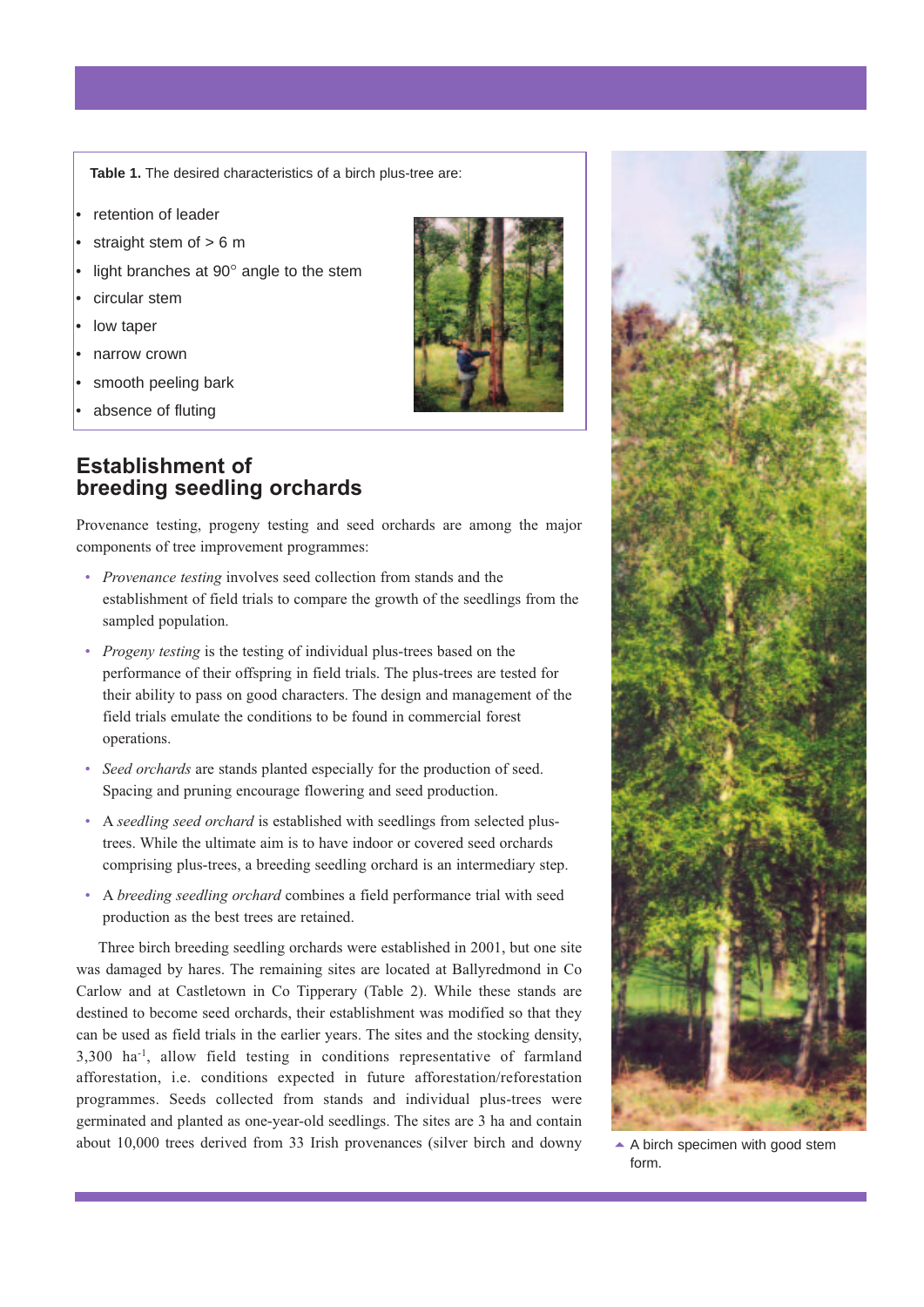|              | Castletown               | <b>Ballyredmond</b>  |  |
|--------------|--------------------------|----------------------|--|
| County       | <b>Tipperary</b>         | Carlow               |  |
| Soil         | Grey brown podzolic      | Brown earth          |  |
| pH           | <b>Basic mineral</b>     | Acidic mineral       |  |
| Exposure     | Moderately exposed       | Moderately sheltered |  |
| Altitude     | 30 <sub>m</sub>          | 130 <sub>m</sub>     |  |
| Drainage     | Moderate to well drained | Well drained         |  |
| Aspect       | <b>SW</b>                | <b>NE</b>            |  |
| Previous use | Arable                   | Grazing              |  |

**Table 2**. Birch field trials/breeding seedling orchards established in 2001.

birch) and from 37 controlled crosses of Irish plus-trees (downy birch). In addition, silver birch from seven Scottish provenances, one French provenance and two German breeding populations were included for comparison. As time progresses, the stands will be thinned, including the removal of the overseas provenances, leaving the best trees derived from selected parents to provide a seed source. A number of trees are already producing seed.

The breeding seedling orchards allow the comparison of provenance performance, and new plus-trees can be identified within the trials. They are also used to increase our scientific and breeding knowledge of birch with the estimation of genetic parameters, such as the level of variation present. These trials also provide an opportunity to



▲ A birch breeding seedling orchard at Castletown, Co Tipperary, in the early stages of growth.

study the growth potential of birch in managed, even-aged stands.

### **Early results from field testing**

#### *Growth rates*

Comparison of growth rates are important as the selection of plus-trees was primarily based on stem quality. In most instances, the age of the parent trees, and therefore annual growth estimates, were unknown. Growth assessments were carried out at both experimental sites at the time of planting and after one, two and four growing seasons.

Mean height and diameter values obtained after four years are presented in Table 3. The data for the different groups (species/provenance/progeny) have been analysed separately. Generally, better growth rates were recorded at the Castletown site, possibly reflecting better soil quality. Slightly lower mean values were recorded at Ballyredmond. As a group, the Scottish trees had the slowest growth rates. The German trees had the fastest growth rates; this may reflect that they have already been through one cycle of selection.

Significant differences in growth rates occurred within the different groups (height results for silver birch provenances are shown in Figure 2). This showed that early growth performance was dependent on where the seed was collected (provenance) or the parents used (progeny test). The ranking of individual families at each site, while not exactly the same, was similar and the best families did well at both locations.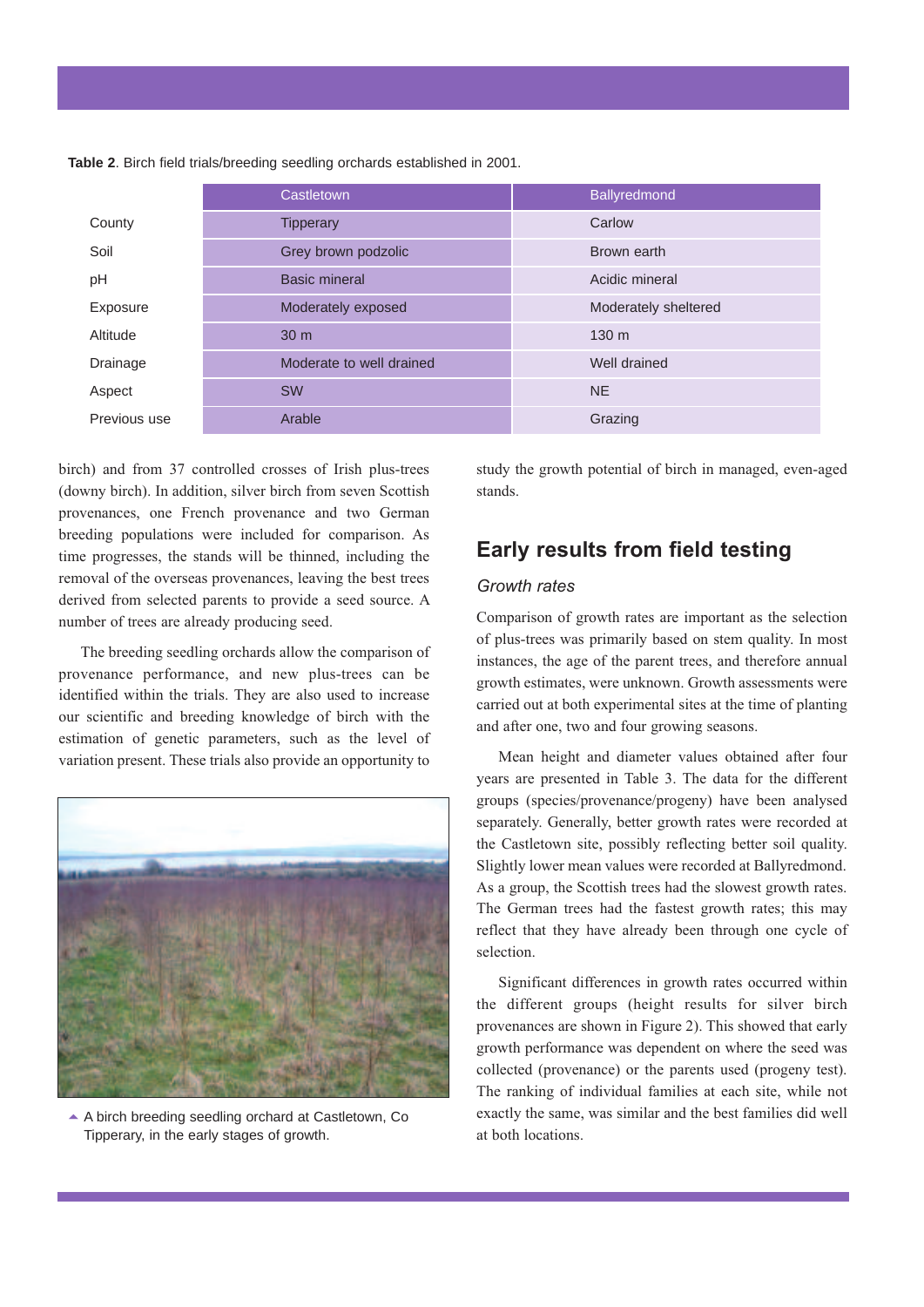|                     | <b>Mean Height (cm)</b> |                  |              |                     |                  |               |  |  |
|---------------------|-------------------------|------------------|--------------|---------------------|------------------|---------------|--|--|
|                     | <b>Castletown</b>       |                  |              | <b>Ballyredmond</b> |                  |               |  |  |
|                     | $\mathsf{n}$            | Mean $\pm$ sd    | Range        | $\mathsf{n}$        | Mean $±$ sd      | Range         |  |  |
| <b>B.</b> pendula   |                         |                  |              |                     |                  |               |  |  |
| <b>Irish</b>        | 478                     | $299.9 \pm 61.1$ | $140 - 486$  | 463                 | $273.8 \pm 68.6$ | $100 - 515$   |  |  |
| Scottish            | 176                     | $274.2 \pm 57.2$ | $151 - 417$  | 175                 | $232.2 \pm 53.0$ | $115 - 381$   |  |  |
| German              | 49                      | $328.7 \pm 60.8$ | $215 - 471$  | 49                  | $302.6 \pm 76.0$ | $156 - 527$   |  |  |
| French              | 25                      | $290.6 \pm 52.7$ | 193 - 378    | 26                  | $312.0 \pm 47.7$ | $220 - 433$   |  |  |
| <b>B.</b> pubescens |                         |                  |              |                     |                  |               |  |  |
| Irish               | 664                     | $297.6 \pm 55.3$ | $145 - 468$  | 657                 | $253.8 \pm 61.7$ | $80 - 460$    |  |  |
| Controlled crosses  | 889                     | $301.6 \pm 55.7$ | $110 - 508$  | 876                 | $268.5 \pm 64.1$ | $100 - 511$   |  |  |
|                     | Mean DBH (mm)           |                  |              |                     |                  |               |  |  |
|                     | <b>Castletown</b>       |                  |              | <b>Ballyredmond</b> |                  |               |  |  |
|                     | $\mathsf{n}$            | Mean $±$ sd      | Range        | $\mathsf{n}$        | Mean $±$ sd      | Range         |  |  |
| <b>B.</b> pendula   |                         |                  |              |                     |                  |               |  |  |
| <b>Irish</b>        | 478                     | $20.8 \pm 8.7$   | $3.7 - 59.1$ | 460                 | $17.2 \pm 8.5$   | $1.3 - 49.1$  |  |  |
| Scottish            | 176                     | $15.1 \pm 6.8$   | $2.0 - 39.1$ | 173                 | $10.3 \pm 5.4$   | $1.6 - 26.9$  |  |  |
| German              | 49                      | $24.8 \pm 8.3$   | $9.8 - 43.7$ | 49                  | $21.6 \pm 11.6$  | $2.4 - 55.5$  |  |  |
| French              | 25                      | $19.1 \pm 9.2$   | $4.6 - 38.4$ | 26                  | $25.3 \pm 8.6$   | $11.3 - 42.2$ |  |  |
| <b>B.</b> pubescens |                         |                  |              |                     |                  |               |  |  |
| Irish               | 664                     | $20.8 \pm 8.2$   | $1.1 - 49.2$ | 651                 | $14.6 \pm 7.3$   | $1.4 - 44.6$  |  |  |
| Controlled crosses  | 888                     | $20.7 \pm 8.3$   | $1.1 - 49.2$ | 865                 | $16.2 \pm 8.1$   | $1.7 - 50.5$  |  |  |

**Table 3**. Mean height and diameter values at two birch field trials after four years (2004).

n = the number of trees measured



**Figure 2.** Mean height values (± standard error) of twenty B. pendula provenances after four years. Early growth performance was dependent on provenance and ranking was similar at both sites.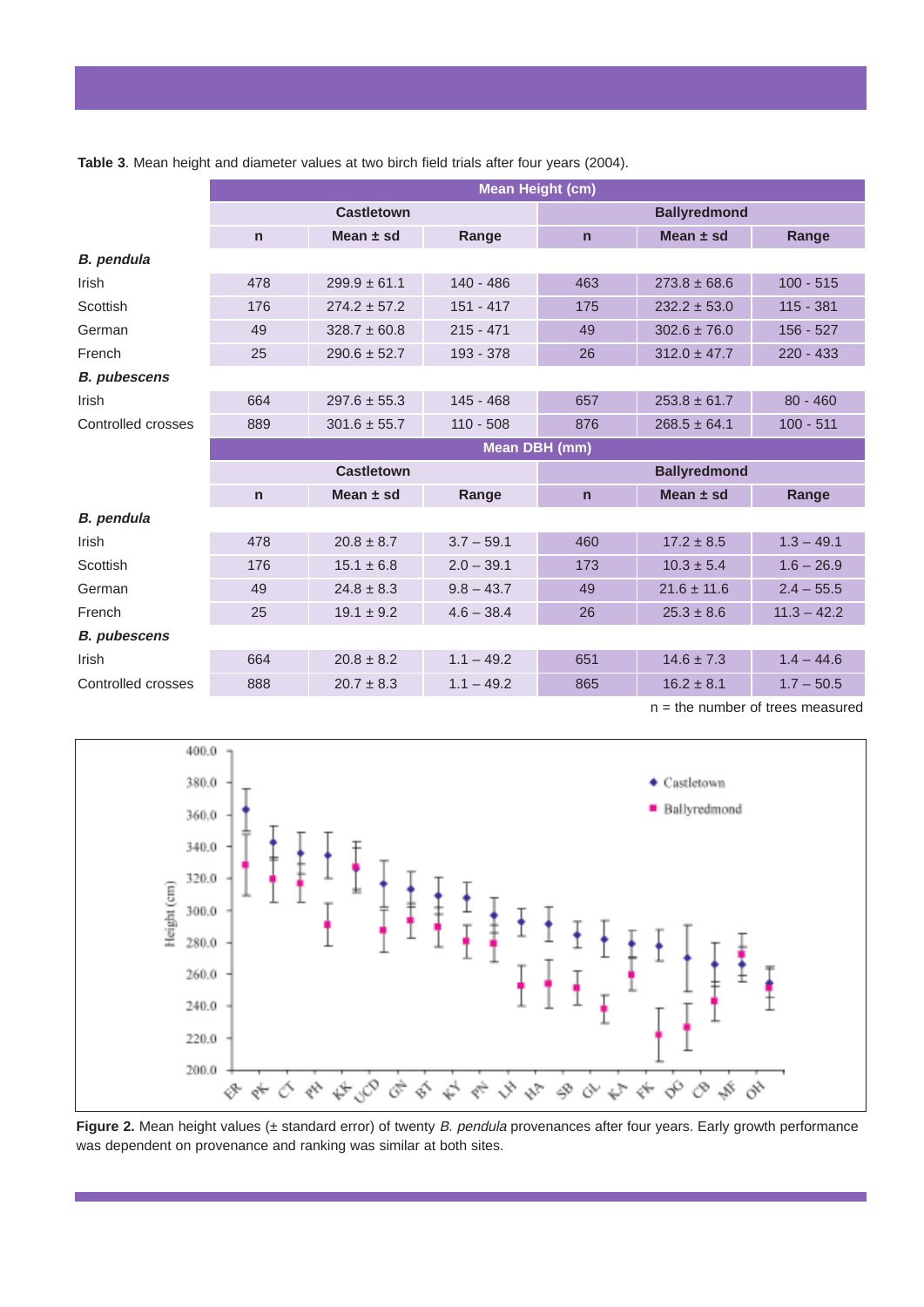#### *Stem form*

Environment has a large effect on the stem quality of birch and micro-variation within the site can make it difficult to identify provenance and family differences (Koski and Rousi 2005). To accommodate for the expected large environmental influence, all trees at the most uniform site (Castletown) were assessed to determine if provenance/family differences in stem quality could be identified. Stem form was assessed using Bulfin and Radford's (1998) method, with trees placed into one of four classes: Q1 - Q4, where Q1 represented very good stem form and Q4 represented the worst stem form. Overall, the site contained about 30% good quality trees (Q1 and Q2 combined). There were significant differences in the percentage of good quality of trees recorded between the provenances (Figure 3) and between families of the *B. pubescens* controlled crosses.

Birch has a large number of potential defects. These were recorded during the assessment so that their occurrence in different families could be compared. Certain defects, such as forking, occurred more frequently in some groups than in others (Figure 4).

#### *Variation*

In agreement with other research (Velling 1985), we have found that, for both species, there were high levels of variation within the provenances and families.

The combination of out-breeding reproduction and wind pollination results in gene flow between populations of birch. This variation facilitates survival and regeneration of a population in changing environments. Such high levels of variation impede the development of a uniform crop population by requiring large sample sizes and many cycles of selection. The improvement programme aims to develop a superior crop population rather than an unvarying population. The improved population will be generally superior in productivity and stem form quality to current planting stock but will still maintain a level of variation. This will facilitate adaptation and provide buffering against future stresses that may occur during the rotation.



The vertical bars are the 95% confidence intervals;  $\chi^2 = 564.87$ , df = 102, p 0.001 **Figure 3**. Percentage of good quality trees by provenances at the Castletown site.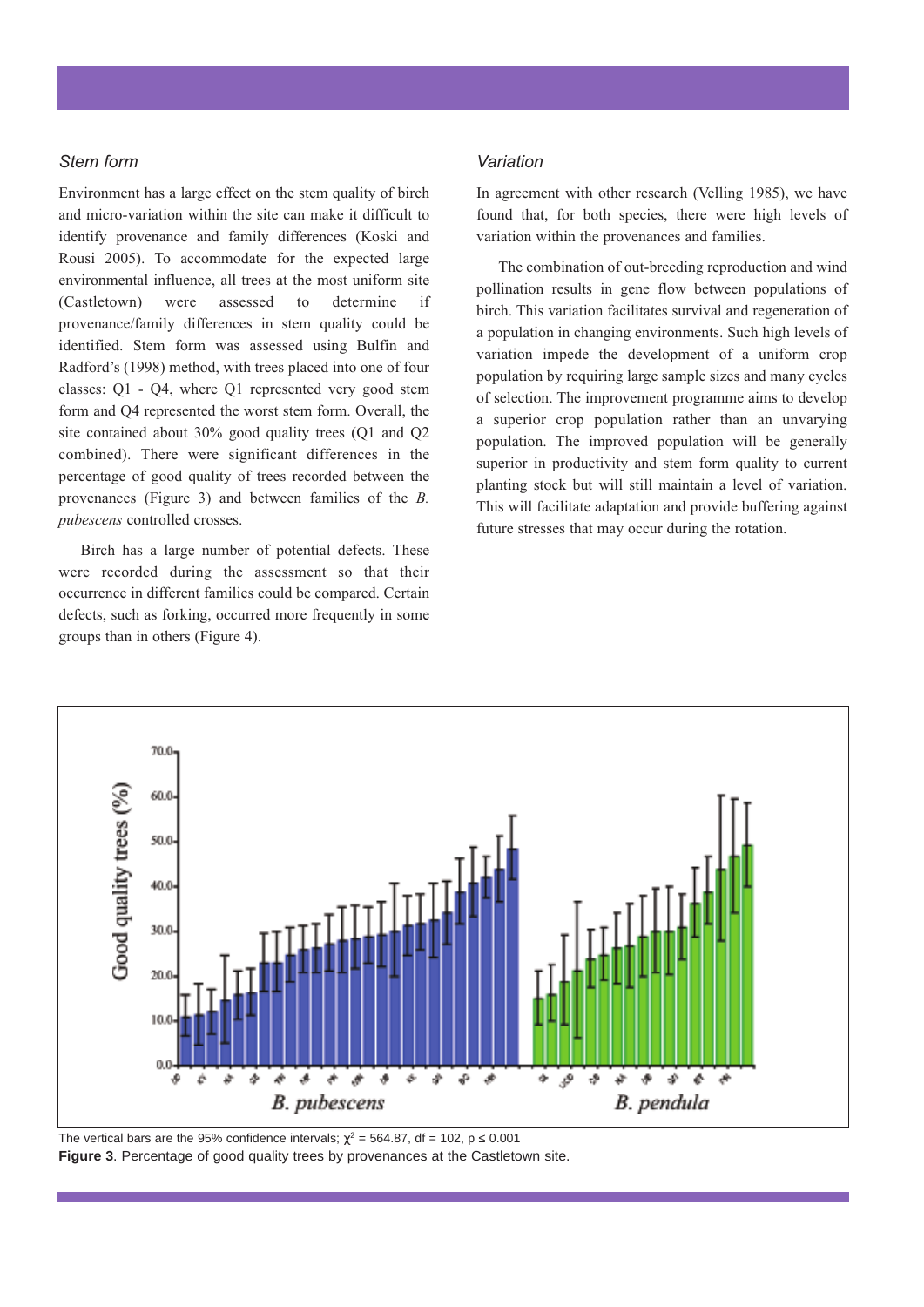

The vertical bars are the 95% confidence intervals.  $\chi^2$  = 38.892, df = 18, p 0.01 **Figure 4**. The occurrence of stem forks in controlled crosses of B. pubescens ranged from zero to 24.7 % with a median of

## **Establishment of birch genebank**

Genetic conservation ensures that native diversity is not lost and that genetic resources are available for current and future improvement programmes. Gene conservation is becoming an important issue, as imported birch threatens to dilute the native gene pool (Fennessy et al. 2000). Birch genebanks have been established at the Teagasc Research Centre, Kinsealy, Co Dublin (Figure 5), and at the Coillte Tree Improvement Centre at Kilmacurra, Co Wicklow. At present the Kinsealy genebank contains nine *B. pendula* and twenty-six *B. pubescens* genotypes. Scion wood was collected and grafted onto rootstock to provide a genetic replica, or clone, of the original tree. The genebank at Kinsealy will be expanded to include a core collection of clones of all plus-trees used in the improvement programme. In addition, clones from lesser quality indigenous populations will be included to ensure that the genebank is representative of the geographic distribution of birch in Ireland.



**Figure 5.** The birch genebank at Kinsealy, Co Dublin.

value of 10.6 %.